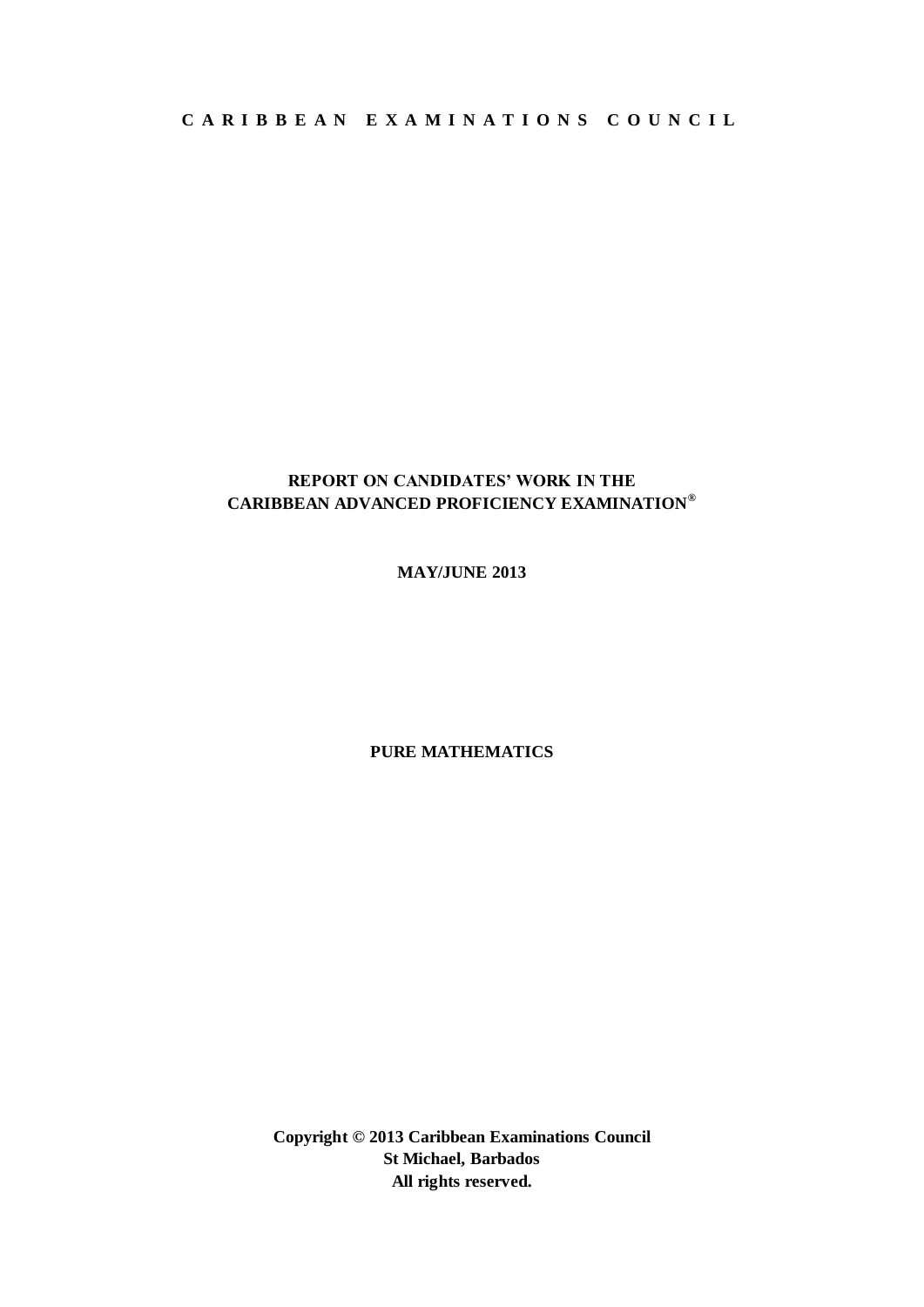#### **GENERAL COMMENTS**

In 2013, approximately 4,800 and 2,750 candidates wrote the Unit 1 and 2 examinations respectively. Overall, the performance of candidates in both units was consistent with performance in 2012. In Unit 1, 72 per cent of the candidates achieved acceptable grades compared with 70 per cent in 2012; while in Unit 2, 81 per cent of the candidates achieved acceptable grades compared with 83 per cent in 2012. Candidates continue to experience challenges with algebraic manipulation, reasoning skills and analytic approaches to problem solving.

## **DETAILED COMMENTS**

## **UNIT 1**

## **Paper 01 – Multiple Choice**

The paper comprised 45 items, 15 items per module. Most candidates performed satisfactorily. Marks on this paper ranged from a minimum of 6 to a maximum of 45. The mean mark for the paper was 64.58 per cent.

### **Paper 02 – Structured Questions**

The paper consisted of six compulsory questions, two questions per module. The maximum score was 149 out of 150. The mean score was 52.26.

## **Section A**

### **Module 1: Basic Algebra and Functions**

Question 1

Specific Objectives: (a) 2, 4; (b) 1, 3, 5; (c) 2, 3, 4; (d) 3, 8

The topics tested in this question included the use of truth tables, binary operations, proof by mathematical induction and the factor theorem. Overall, candidates demonstrated competence in this question with approximately 90 per cent of them attempting it and obtaining at least 16 marks. A number of candidates were also able to obtain the maximum score.

In answering Part (a), candidates used a variety of styles to represent the inputs and outputs such as '1 and 0', 'True and False', 'x and  $\sqrt{ }$ '. The majority of candidates attempted Part (a) (i) and was successful. In Part (a) (ii), some candidates misinterpreted  $\sim (p \wedge q)$  and used it as if it were  $\sim p \wedge \sim q$ .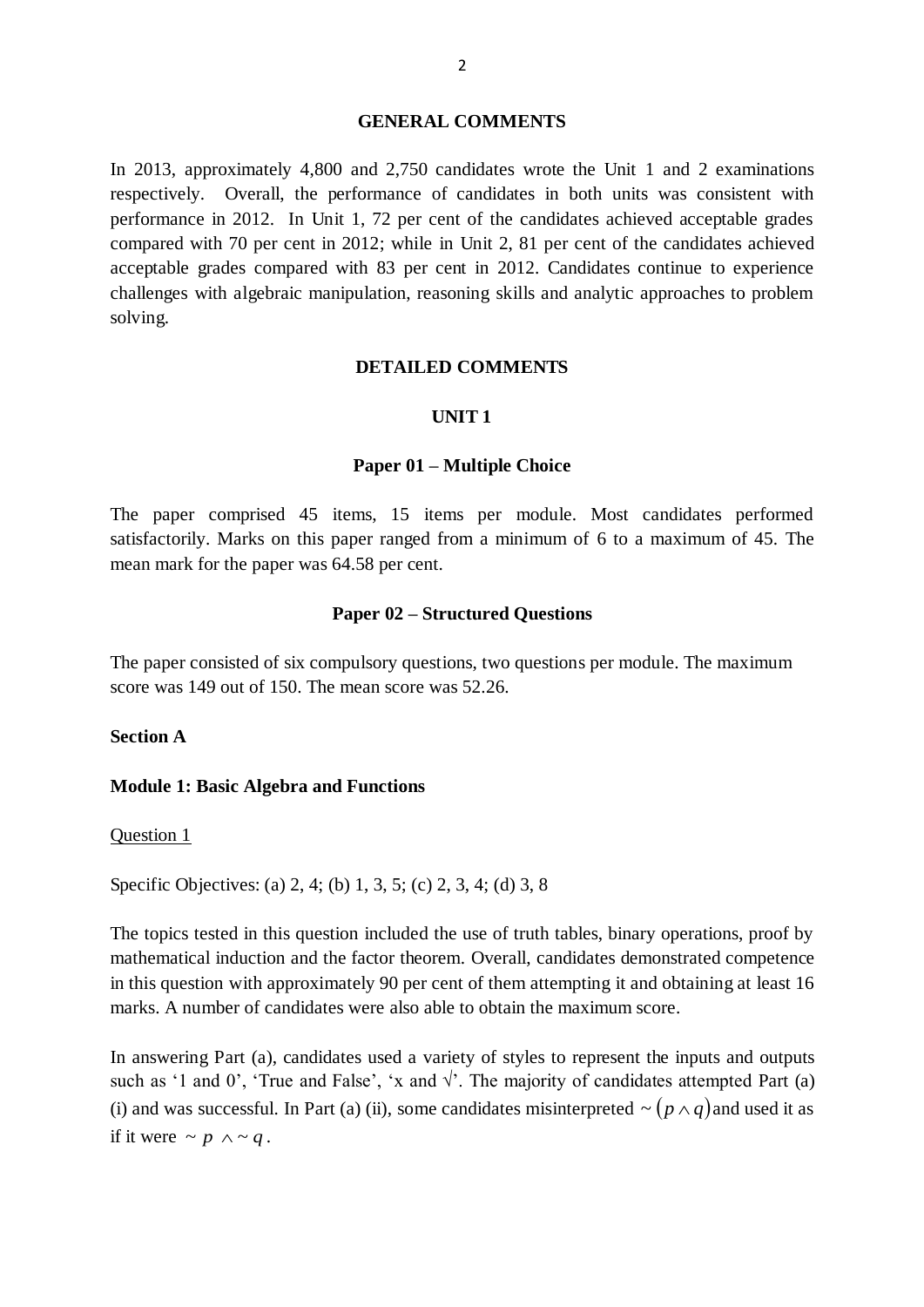Part (b) was misinterpreted by many candidates. They substituted  $x = 2, -2$  instead of  $y = 2$  in the given function. Other candidates treated  $y \oplus x$  as  $y + x$ , solved for *y* by replacing *x* and hence substituted *y* as  $-2$ . They also had difficulty factorizing and solving the quadratic equation.

For Part (c), a majority of candidates were able to achieve the first four marks allocated. However, most candidates did not apply the induction steps correctly. Some were more familiar with questions involving the sigma notation and incorporated the sigma notation in their solution. A few candidates did not use the smallest natural number, 1, to begin the proof by induction and instead used 0 and 2. Other candidates were able to recognize the  $k + 1<sup>th</sup>$ term but they were unable to simplify the term  $5^{k+1}$  because they did not realize that it could be expressed as  $5^k \times 5^l$ . The conclusion also posed a challenge to many candidates. Candidates should be reminded that the conclusion should relate to the hypothesis. The general format for the conclusion could be as follows: Since  $P(1)$  is true and  $P(k) \rightarrow P(k+1)$ , the proposition  $P(k)$  is true for all positive integers '*k*'.

Most candidates obtained full marks in Part (d). Some candidates substituted the value of '*p*' into the function to prove that  $(x+1)$  is a factor as opposed to using the factor to find '*p*'. In general, long division was used to show that the remainder is zero under division by  $(x+1)$ . This method could also have been used for Part (d) (ii) to obtain the quadratic equation, followed by factorizing the quadratic equation to obtain the other two factors and then equating each factor to zero to solve the cubic function. In some cases, candidates were able to factorize the cubic function correctly but were unable to identify the roots.

## **Solutions**

 $(a)$  (i) (ii)

| p | q            | $p \rightarrow q$ | $p \wedge q$ | $\sim (p \wedge q)$ |
|---|--------------|-------------------|--------------|---------------------|
| T | $\mathbf T$  |                   |              | F                   |
| T | l F          | F                 | F            | т                   |
| F | $\mathsf{T}$ | т                 | F            | т                   |
| F | F            |                   | F            | т                   |

(b)  $x = 8$  or  $x = 1$ 

(d) (ii) 
$$
f(x) = (x-8)(x-2)(x+1)
$$
 (iii)  $x = 8, x = 2, x = -2$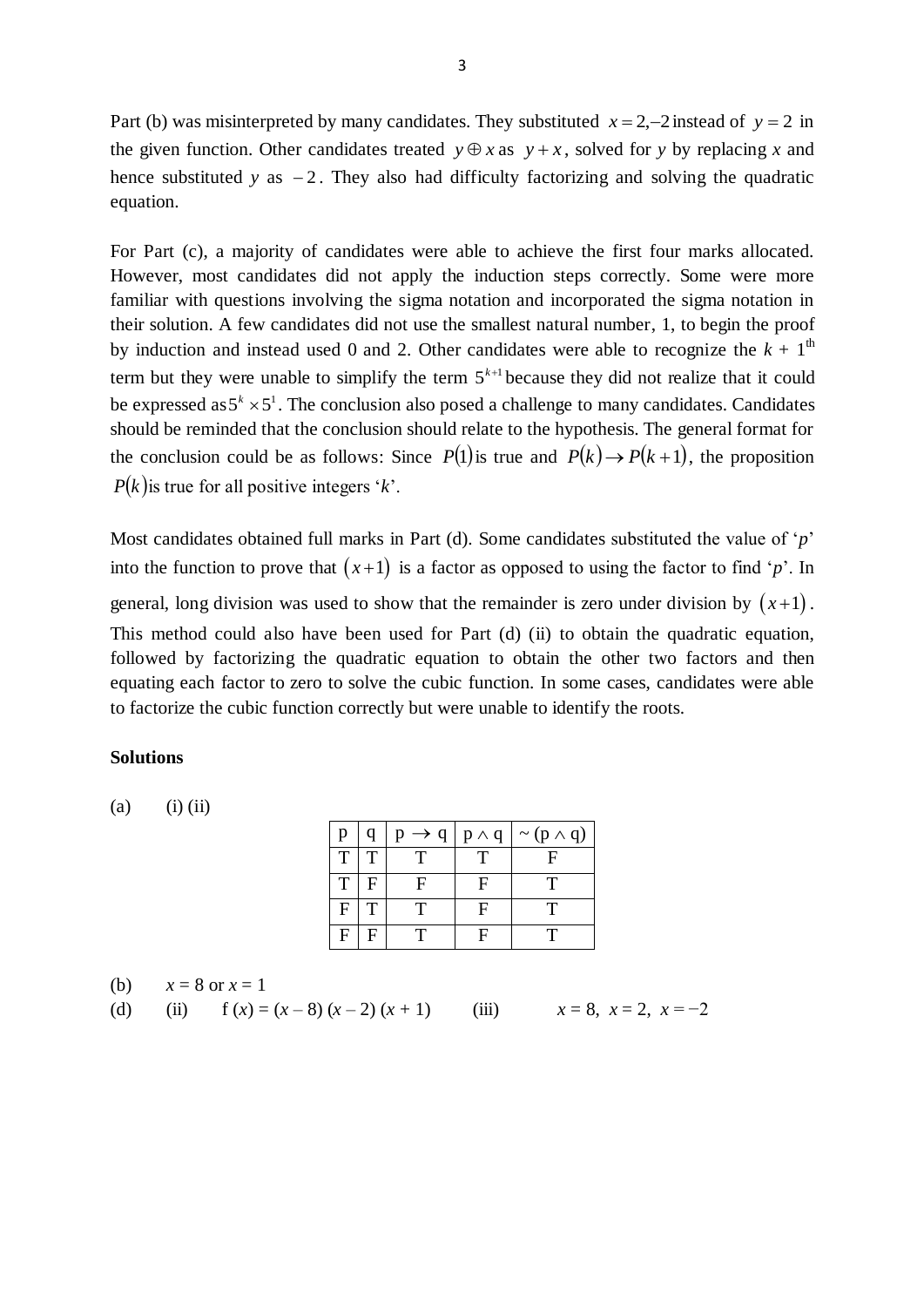#### Question 2

Specific Objectives: (e) 2, 3, 4; (f) 2, 3; (g)

This question tested the concept of a one-to-one function on the domain of real numbers; the inverse of a linear and an exponential function; the inverse of the composite of a linear and exponential function; quadratic inequalities and the modulus function.

Part (a) failed to attract answers from the majority of candidates. Among the methods used for the proof of a one-to-one function was (i) the graphical approach, (ii) a deductive approach, (iii) differentiation and (iv) proof by induction. Candidates who attempted to use the graphical test used a vertical line test instead of the horizontal line test, not indicating the domain clearly on the graph used and in some cases graphed the quadratic function without indicating the specific domain over which the given function is one-to-one. Candidates who attempted to show that  $f(a) = f(b) \implies a = b$  could not show the correct algebraic simplification and subsequent deductive proof. Those candidates who attempted differentiation to show the required result simply could not proceed beyond merely differentiating  $x^2 - x$ . Proof by induction was beyond the ability of those candidates who attempted to use this approach.

In Part (b), the results of  $f^{-1}(x)$  and  $fg(x)$  were easily shown. However, a significant number of candidates failed to find the expression for  $g^{-1}(x)$ . Common errors included the inability to take  $log_e$  for the change of variable and in cases where  $log_e$  was taken candidates incorrectly cancelled the logs on each side of the equation. In some cases candidates used  $\log_e (x - 2)$  as  $\log_e x - \log_e 2$ . Evidence was seen where some candidates mistakenly interpreted  $f^{-1}(x)$  and  $g^{-1}(x)$  as  $\frac{d}{dx} f(x)$  and  $\frac{d}{dx} g(x)$ . d f (x) and  $\frac{d}{dx}$ d  $f^{-1}(x)$  and  $g^{-1}(x)$  as  $\frac{d}{dx} f(x)$  and  $\frac{d}{dx} g(x)$ *x x x*  $x^{-1}$  (x) and  $g^{-1}$  (x) as

In Part (c) (i), candidates used the quadratic graph to find the correct range of values of *x*. Candidates who used the results  $(x + 2)(3x - 2) \le 0$  incorrectly reasoned that

$$
x + 2 \le 0 \Rightarrow x \le -2 \text{ and } 3x - 2 \le 0 \Rightarrow x \le \frac{2}{3}.
$$

Some candidates used methods including squaring both sides of the equation and thus finding values of *x* for which the resulting quadratic equation was equal to zero. However, they failed to test the values of *x* found and were not able to obtain the mark given for showing or stating that 4  $x = -\frac{7}{x}$  was inadmissible. Candidates who used the concept of  $x + 2 = 3x + 5$ and  $-(x + 2) = 3x + 5$  could not reason the correct value of x for which the equation was true.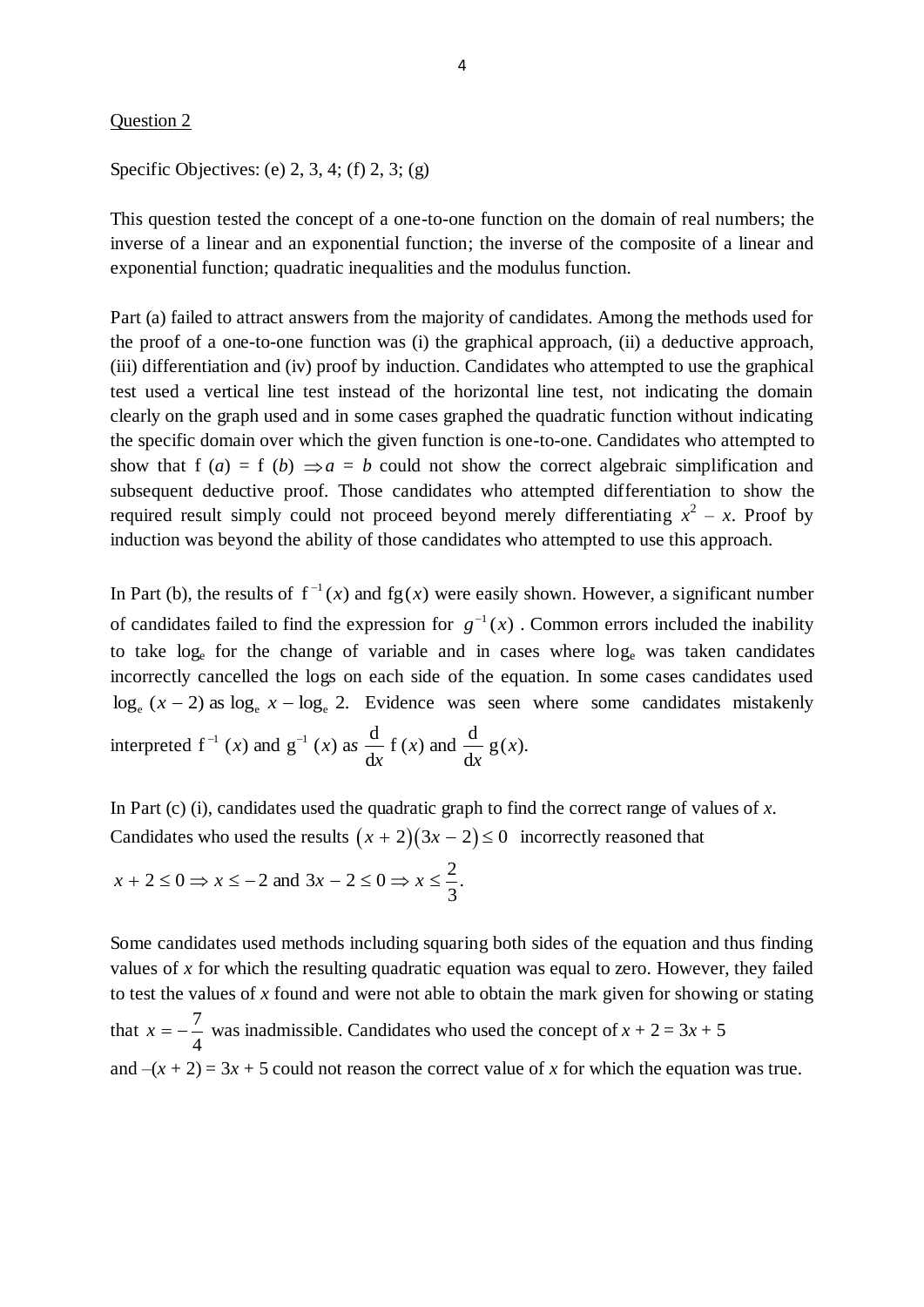**Solutions**

(b) (i) a) 
$$
f^{-1}(x) = \frac{x-2}{3}
$$
  $g^{-1}(x) = \frac{1}{2} \ln x$  b)  $fg(x) = 3e^{2x} + 2$   
(c) (i)  $-2 \le x \le \frac{2}{3}$  (ii)  $x = -\frac{3}{2}$  only

**Section B**

### **Module 2: Trigonometry, Geometry and Vectors**

Question 3

Specific Objectives: (a) 2, 3, 4, 5, 6

This question tested trigonometric identities of multiple angles; solving trigonometric equations involving multiple angles; expressing  $a \cos x + b \sin x$  in the form  $r \cos (x + \alpha)$ ; determining maximum and minimum values of trigonometric expressions; and proof of simple trigonometric equations.

In Part (a) (i), most candidates performed satisfactorily. Challenges encountered included the inability to use the identity given to obtain a quadratic equation in terms of tan  $\theta$ . Candidates who obtained the correct equation  $\tan \theta (1 - \tan^2 \theta) = 0$  wrongly divided the equation by  $\tan \theta$  thus losing the roots of the equation  $\tan \theta = 0$ . Candidates also deduced  $\tan^2 \theta = 1 \Rightarrow \tan \theta = 1$ . This error resulted in candidates being unable to get the solutions for  $\tan \theta = -1$ .

Part (b) (i) was generally well done. Some errors included solving . 3 and  $\alpha = \tan^{-1}\left(-\frac{4}{3}\right)$ 4  $\tan^{-1}\left(\frac{3}{4}\right)$  and  $\alpha = \tan^{-1}\left(-\frac{4}{2}\right)$ J  $\left(-\frac{4}{2}\right)$  $\setminus$ and  $\alpha = \tan^{-1}(-$ J  $\left(\frac{3}{4}\right)$  $\setminus$  $\alpha = \tan^{-1}\left(\frac{3}{2}\right)$  and  $\alpha = \tan^{-1}\left(-\frac{4}{3}\right)$ . Part (b) (ii) a) was satisfactorily done. Errors made by candidates included stating that the maximum value of  $5 \cos(\theta + \alpha)$  is 1.

However, Part (b) (ii) b) was not satisfactorily done. Most candidates seemed unable to deduce the maximum value of a reciprocal function, particularly when another term is added to the denominator.

Responses to Parts (b) (iii) a) and (b) were very poor. Candidates did not demonstrate knowledge of the fact that the sum of the interior angles, *A*, *B* and *C* of the triangle given, was  $\pi$  radians. Evidence of candidates expanding sin ( $B + C$ ) and being unable to link that expansion with sin *A* was observed. Some candidates attempted to substitute numerical values for angles *A*, *B* and *C* with no success.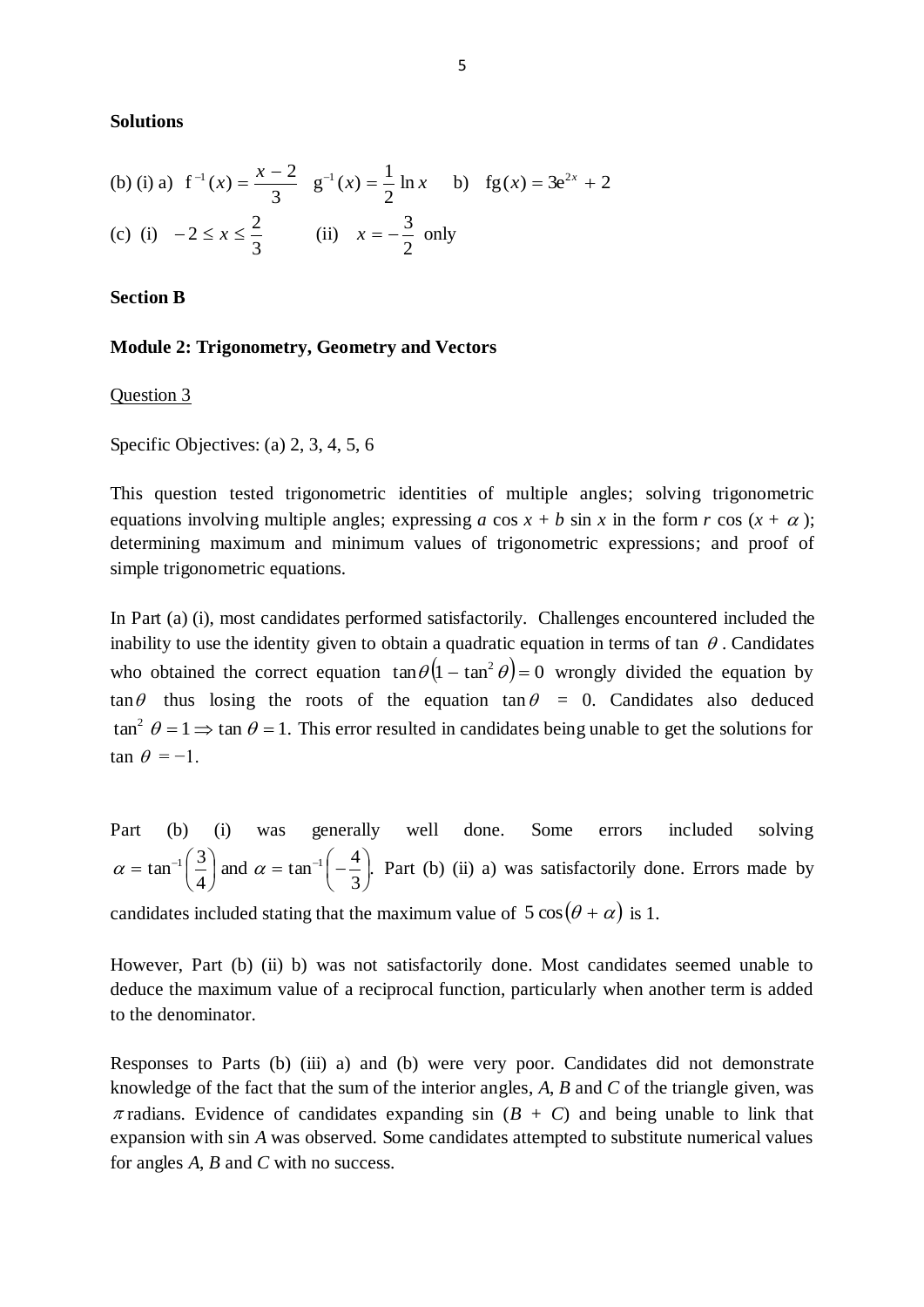#### **Solutions**

(a) (ii) 
$$
\theta = 0, \frac{\pi}{4}, \frac{3\pi}{4}, \pi, \frac{5\pi}{4}, \frac{7\pi}{4}, 2\pi
$$
  
\n(b) (i)  $5 \cos(\theta + 0.927^c)$  (ii) a)  $f(\alpha)_{\text{max}} = 5$  (ii) b)  $\left(\frac{1}{8 + f(\theta)}\right)_{\text{min}} = \frac{1}{13}$ 

Question 4

Specific Objectives: (b) 1, 2, 5, 6; (c) 4, 5, 6, 8, 9

This question tested geometry of the circle; parametric equations to a Cartesian equation; three dimensional vectors; and equations of lines in the Cartesian of a plane.

Part (a) (i) was generally well done. Some candidates expressed the equation of the circle using completion of the square to deduce the coordinates of the centre and the radius. A number of candidates used the equation  $x^2 + y^2 + 2fx + 2gy + c = 0$  to deduce that the coordinates of the centre were  $(-f, -g)$  and the radius  $\sqrt{(f^2 + g^2 - c)}$ . Some errors were made when expressing the coordinates of the centre as (f, g).

In Part (b) (ii) a), many candidates deduced that the normal to the circle lies along the diameter while other candidates worked though the equation  $y - y_p = \frac{y_p - y_c}{x} (x - x_c)$  $P - \lambda_C$  $P = \frac{y_P - y_C}{x} (x - x)$  $x_p - x$  $y - y_p = \frac{y_p - y_c}{x}$  (x –  $\overline{a}$  $-y_p = \frac{y_p - y_c}{x - x_c}.$ 

In Part (b) (ii) (b), some candidates used the gradient of the normal to find the equation of the tangent. Those candidates who used the gradient of the tangent,  $-\left|\frac{x_{p}}{y_{p}}\right| \frac{x_{c}}{y_{p}}$ J  $\setminus$  $\overline{\phantom{a}}$  $\setminus$ ſ  $\overline{a}$  $-\left(\frac{x_{\rm P}}{\ }$  $_{\rm P}$  –  $y_{\rm C}$  $P \sim C$  $y_{\rm p} - y$  $\left(x_{\rm p} - x_{\rm c}\right)$  could not interpret the meaning of the resulting gradient  $-\frac{5}{6}$ . 0  $-\frac{3}{6}$ . It was not unusual to see candidates stating the gradient as 0. The fact of the tangent being parallel to the *y*-axis was not understood by a significant number of candidates. Further, a number of candidates drew a graph of the circle and indicated the tangent parallel to the *y*-axis but were unable to state the equation as  $x = 6$ .

In Part (b), various methods were used by candidates. Apart from expressing 2  $t = \frac{y+4}{z}$  and substituting for  $x =$ 2 4 2  $\left(\frac{4}{2}\right)^2 + \frac{y+1}{2}$ J  $\left(\frac{y+4}{2}\right)$  $\setminus$  $\left(\frac{y+4}{x}\right)^2 + \frac{y+4}{x}$ , some candidates substituted the parametric equations given into the equation required to be shown. Common errors resulted from poor algebraic simplification. For example 4 16 2  $\left(\frac{4}{2}\right)^2 = \frac{y^2 + 1}{4}$ J  $\left(\frac{y+4}{2}\right)$  $\setminus$  $\left(\frac{y+4}{2}\right)^2 = \frac{y^2+16}{4}$ .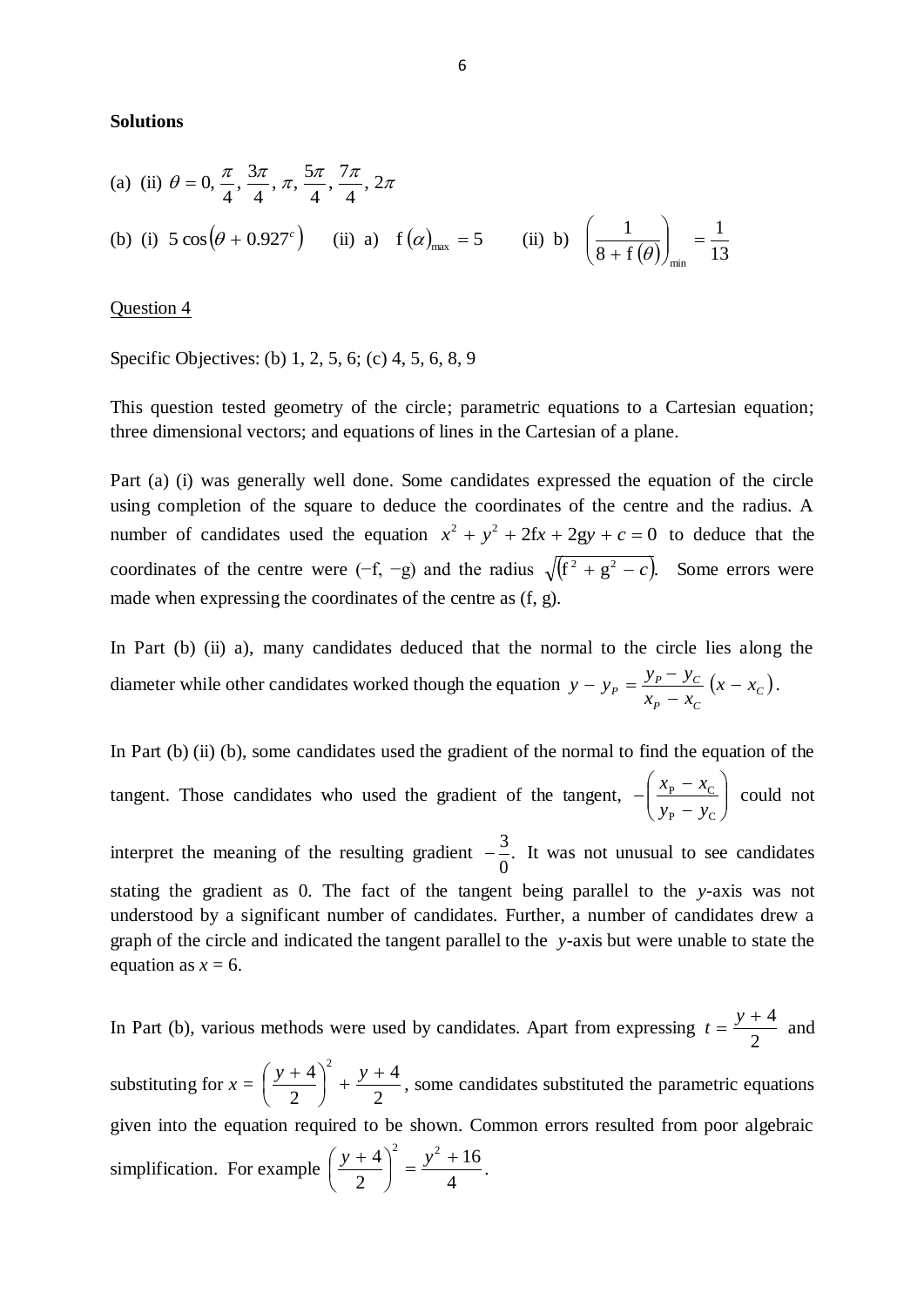Generally Part (c) (i) was done satisfactorily. Some candidates made the basic error that the vector  $\mathbf{AB} = \mathbf{OA} + \mathbf{OB}$  and  $\mathbf{BC} = \mathbf{OB} + \mathbf{BC}$ . Part (c) (ii) appeared challenging to many candidates. It was generally understood that the dot product was required. However, most candidates used the **OA** and **OB** with the vector  $\mathbf{r} = -16\mathbf{j} - 8\mathbf{k}$  to attempt to show the perpendicular property without success. A small number of candidates understood that they were required to show perpendicularity between the vectors  $\bf{AB}$  and  $\bf{r} = -16\bf{j} - 8\bf{k}$  and between the vectors **BC** and  $\mathbf{r} = -16\mathbf{j} - 8\mathbf{k}$ . It was interesting to observe some candidates using the vector cross product to show the perpendicular vector  $\mathbf{r} = -16\mathbf{j} - 8\mathbf{k}$ .

In Part (c) (iii), candidates quoted the vector equation of the plane, but were not able to use the correct resulting point and the normal vector to the plane to complete the equation **r** . **n** = **a** . **n**. Those candidates who used the correct values were unable to express the Cartesian equation of the plane as required.

### **Solutions**

| (a) (ii) a) normal <sub>(6, 2)</sub> : $y = 2$ | b) tangent <sub>(6, 2)</sub> : $x = 6$ |                    |
|------------------------------------------------|----------------------------------------|--------------------|
| (c) (i) $AB = -2i + 3j - 6k$                   | $BC = -2i - j + 2k$                    | (iii) $2y + z = 0$ |

## **Section C**

## **Module 3: Calculus I**

#### Question 5

Specific Objectives: (a) 3, 7, 9, 10; (b) 3–8, 12

This question tested limits; continuity; differentiation using the quotient rule; parametric differentiation; and finding the area enclosed by two curves using integration.

In Part (a) (i), the majority of candidates gave satisfactory performances although only a small number of candidates presented their statements in acceptable mathematical language. However, Part (a) (ii) was poorly done since a number of candidates made guesses on the question of continuity and were unable to justify their responses mathematically.

In Part (b), most candidates showed a good understanding of the quotient rule for differentiation. However, there were cases in which candidates used the product rule by expressing the denominator as a multiplying term. Some candidates committed errors in their differentiation of the term  $(x^2 + 2)^3$ . They mainly differentiated the cubic term and neglected the differential of  $x^2$ . Weaknesses in algebraic manipulation prohibited many candidates from obtaining the required simplified result.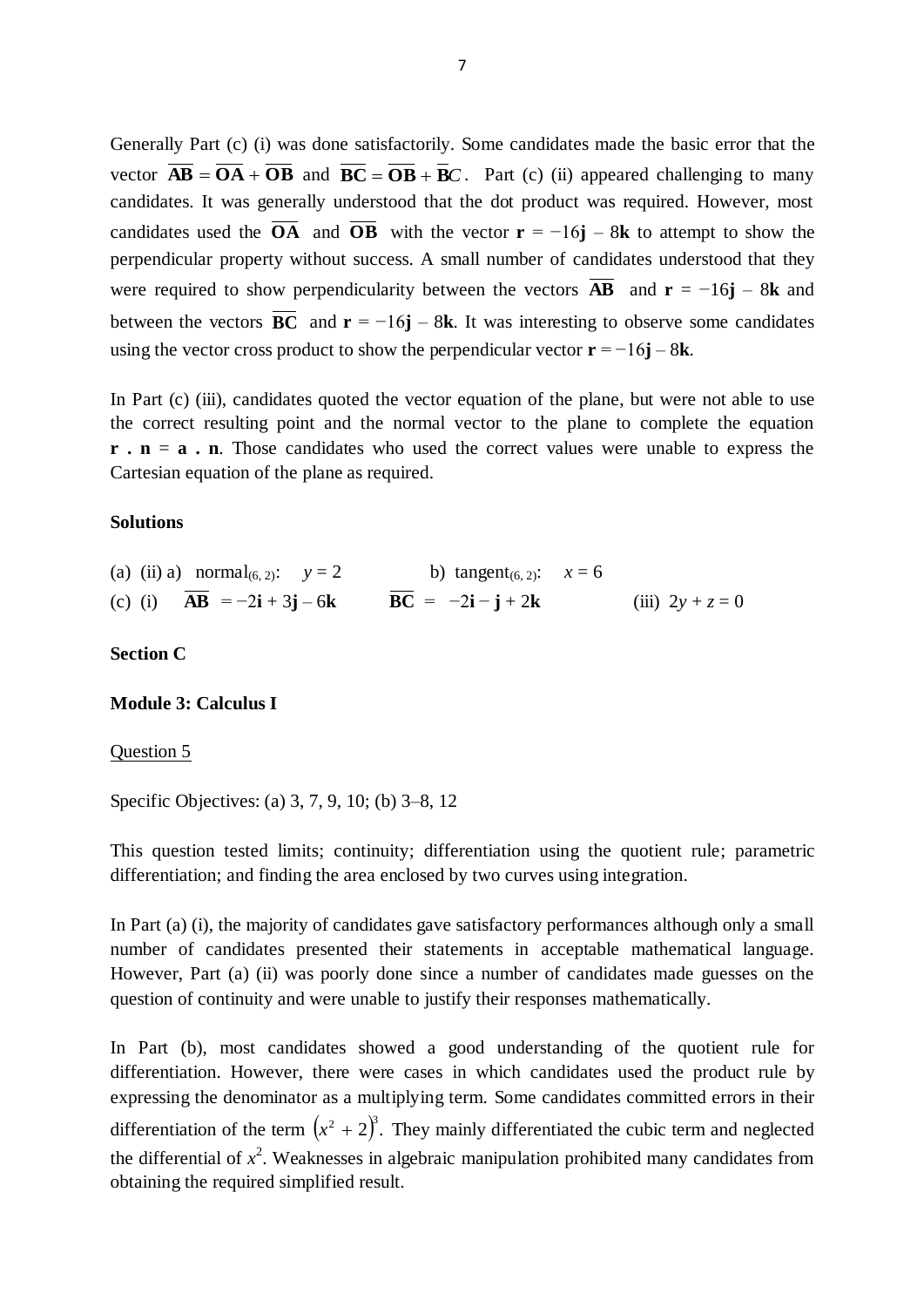Almost half of the candidates who responded to Part (c) demonstrated a lack of knowledge of differentiation of parametric terms. Some candidates opted to convert the equation to Cartesian form and to proceed with the differentiation. However, the term in  $y^2$  made it difficult for them to successfully complete the correct expression for  $\frac{dy}{dx}$ . d d *x*  $\frac{y}{x}$ . Only a small number of candidates were able to obtain the correct result.

Generally, the responses to Part (d) were satisfactory. Most candidates were familiar with the concept tested in this part of the question. Some errors included candidates subtracting the area enclosed by the curve  $y = 4x$  from the area enclosed by the curve  $y = x^2 + 3$  incorrectly. Very few candidates used the integral of  $4x - (x^3 + 3)$  but preferred to find the area using the difference of two areas.

## **Solutions**

(a) (i)  $\lim_{x \to a} 4$  (ii) f (*x*) is not continuous since f (*x*) is not defined at  $x = 2$ (c)  $\frac{2}{3} \cot \theta$ 3  $\frac{2}{5}$  cot  $\theta$  (d) (i) P (1, 4) Q (3, 12) (ii) 3  $\frac{4}{5}$  units<sup>2</sup>

# Question 6

Specific Objectives: (c) 3, 4, 6, 8, 9 (b)

This question tested indefinite integration using substitution; the theorem of the integral of sums being equal to the sum of integrals, determining maxima using differentiation; and determining the constants of integration given initial conditions.

Part (a) (i) tested integration using substitution. The substitution  $x = 1 - u$  was given and the majority of candidates demonstrated a good understanding of having to express d*x* in terms of d*u*. However, in proceeding to complete the substitution of  $x (1 - x)^2$  in terms of *u*, the majority of candidates stated the expression as  $x \, u^2$ . Hence, they could not continue integration in this form since the variable *x* was not expressed as  $1 - u$ . Many candidates who made the correct substitution and successfully integrated in terms of *u* failed to express their answer in terms of *x*.

Part (a) (ii) was generally well done. Some errors seen included:  $\int 4 \sin 5t \, dt = -4 \cos 5t$ , 4 cos 5*t* and 20 cos 5*t*.

Part (b) was generally well done. However, in Part (b) (i), a significant number of candidates were unable to find the correct formula for the area of a simple plane figure. Candidates who used the correct formula for the area were not able to simplify the expression thus allowing for easy differentiation. As a result, a majority of the candidates failed to obtain the correct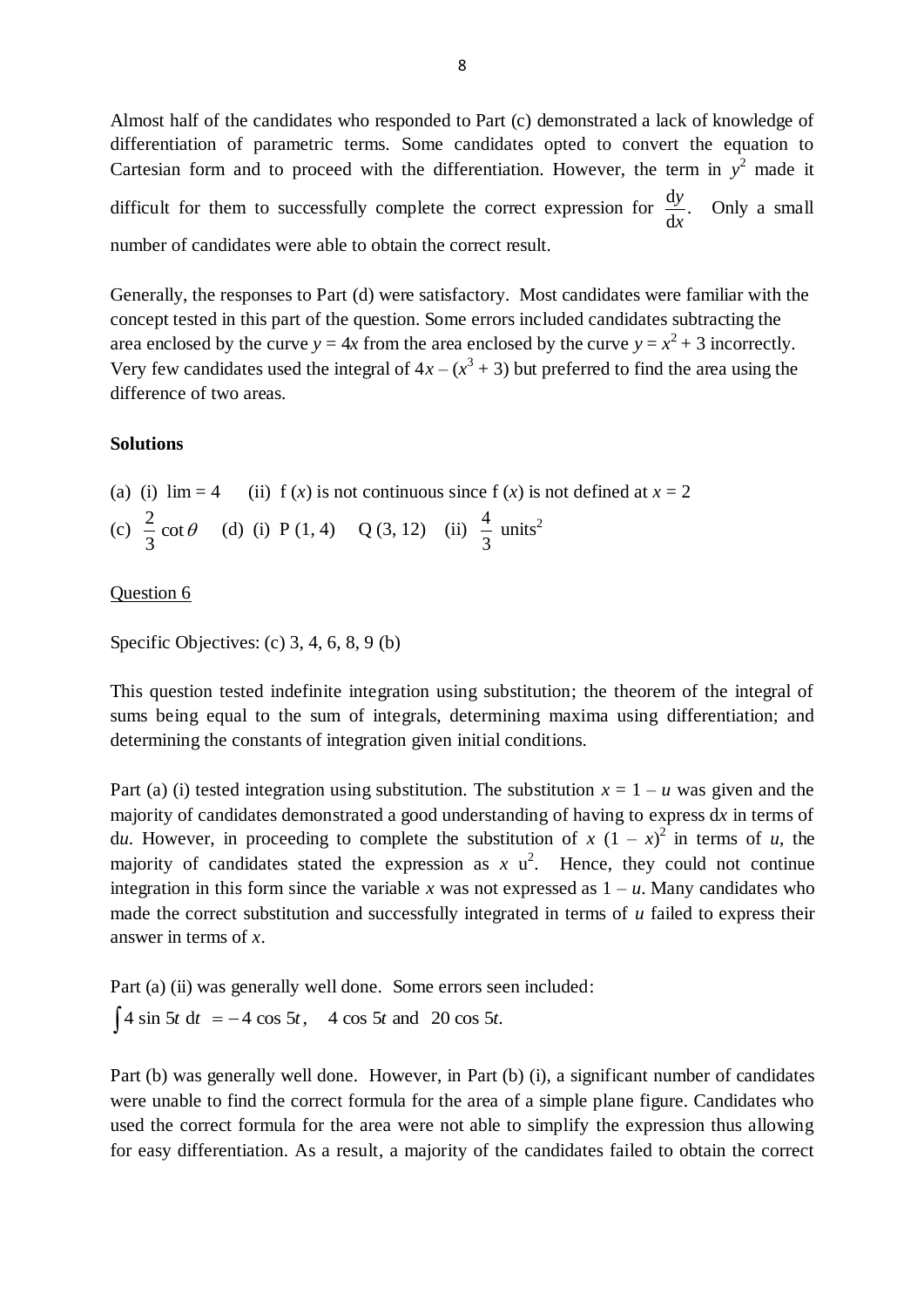differential to proceed to find the value of *x*. However, candidates demonstrated the knowledge that it was necessary to solve  $\frac{dA}{dt} = 0$ . d  $\frac{dA}{1}$  = *x A*

Part (c) (i) required candidates to find the first and second differentials of *y,* explicitly given in terms of *x*. The terms to be differentiated involved a product of *x* and a trigonometric term in *x*. The majority of candidates failed to apply the product rule in differentiating  $-x \sin x$ . The common results shown were  $-x \cos x$ , *x* cos *x* and sin *x*. This error was compounded by adopting the same approach for the second differential. Consequently, candidates were unable to show the required answer. Overall, candidates performed poorly on this part of the question.

Part (c) (ii) required that candidates find the values of two constants of integration for an explicit function of *y* in terms of *x* given the boundary conditions. This required substitution of the values of *y* for given values of *x*. A significant number of candidates failed to recognize this simple procedure and appeared to think integration was required. Those candidates who recognized the methods required for solving this part of the question made algebraic and arithmetic errors in their substitutions.

## **Solutions**

(a) (i) 
$$
-\frac{1}{12}(1-x)^3(1+3x) + C
$$
 (ii)  $5 \sin t - \frac{4}{5} \cos 5t + C$ 

- (b) (ii) 84 metres approx.
- (c) (ii)  $y = -x \sin x 2 \cos x + \frac{1}{\pi} x + 3$

#### **Paper 032 – Alternative to School-Based Assessment**

## **Section A**

## **Module 1: Basic Algebra and Functions**

#### Question 1

Specific Objectives: (a) 1, 3; (b) 2, 4; (c) 1, 2; (d) 1, 2, 4, 6; (f) 3

This question tested the converse, inverse and contrapositive of a conditional statement; solving logarithmic and exponential equations; and graphing a modulus and a linear function of *x*.

For Part (a), candidates generally demonstrated a lack of knowledge in these topics. A small number of candidates attempted to use truth tables to show the required results but performed poorly.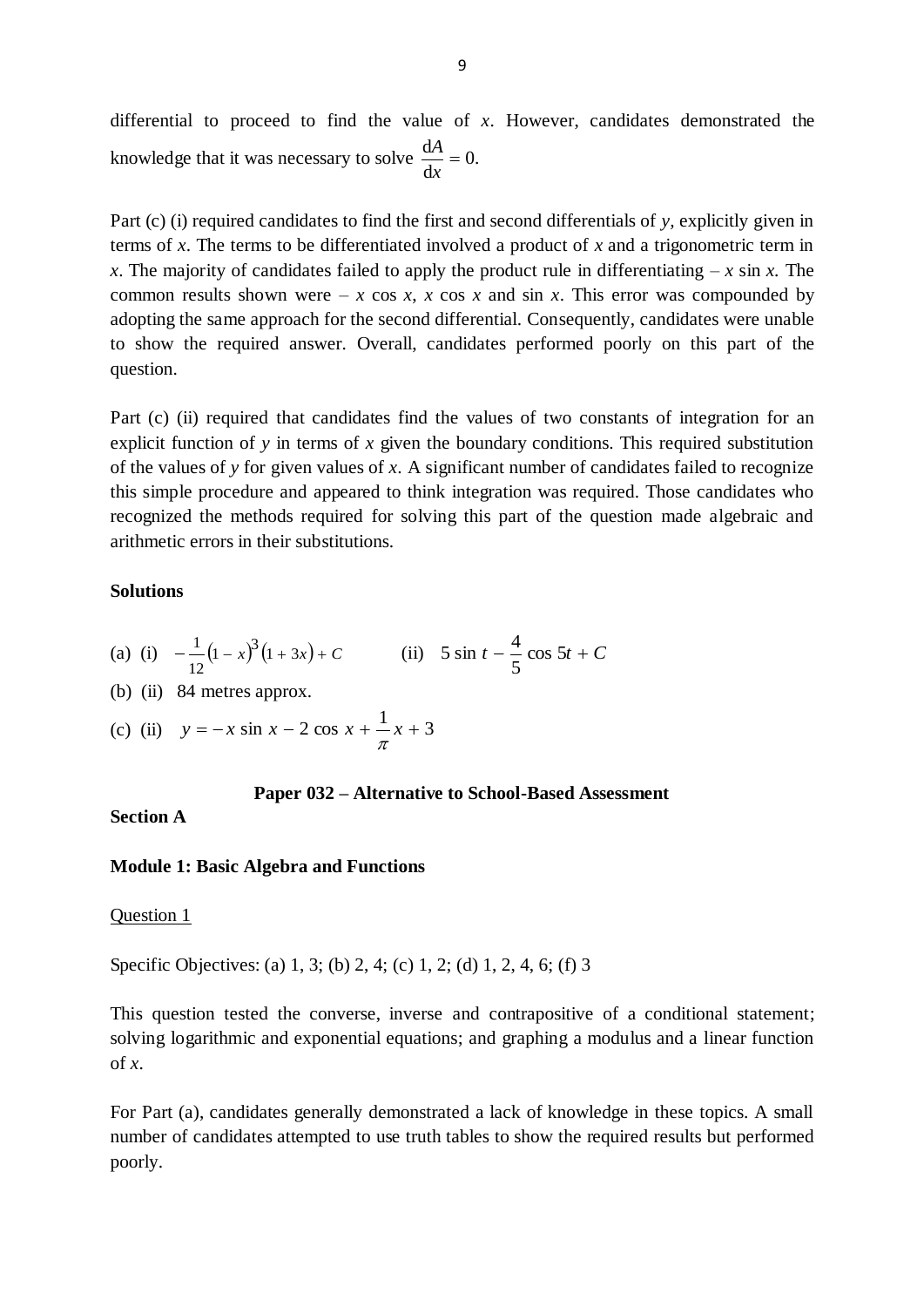In Part (b), candidates demonstrated understanding of expressing a sum of two logs as a single log. However, they failed to express 3 as  $log_2 2^3$  which would have allowed them to proceed with the solution of the correct quadratic equation  $(x + 3)(x + 2) = 8$ .

Very few candidates attempted Part (c). Those who did substitute  $A = 0$  could not proceed to express the resulting equation  $3e^{4t} - 7e^{2t} - 6 = 0$  in a convenient quadratic form to solve for *t*.

In Part (d), the majority of candidates graphed the line f  $(x) = 2x + 3$  correctly but did not graph  $g(x) = |2x + 3|$  correctly.

## **Solutions**



# **Section B**

## **Module 2: Trigonometry, Geometry and Vectors**

## Question 2

Specific Objectives: (a) 1, 3, 4, 7, 8; (b) 3, 4, 6; (c) 1, 7, 10

This question tested the exact value of cos 3*A* given exact values of sin *A* and cos *B*; the solution of a trigonometric equation involving a mix of cos  $2 \theta$  and sin  $\theta$  in a given range; and coordinate geometry involving the intersection of two circles.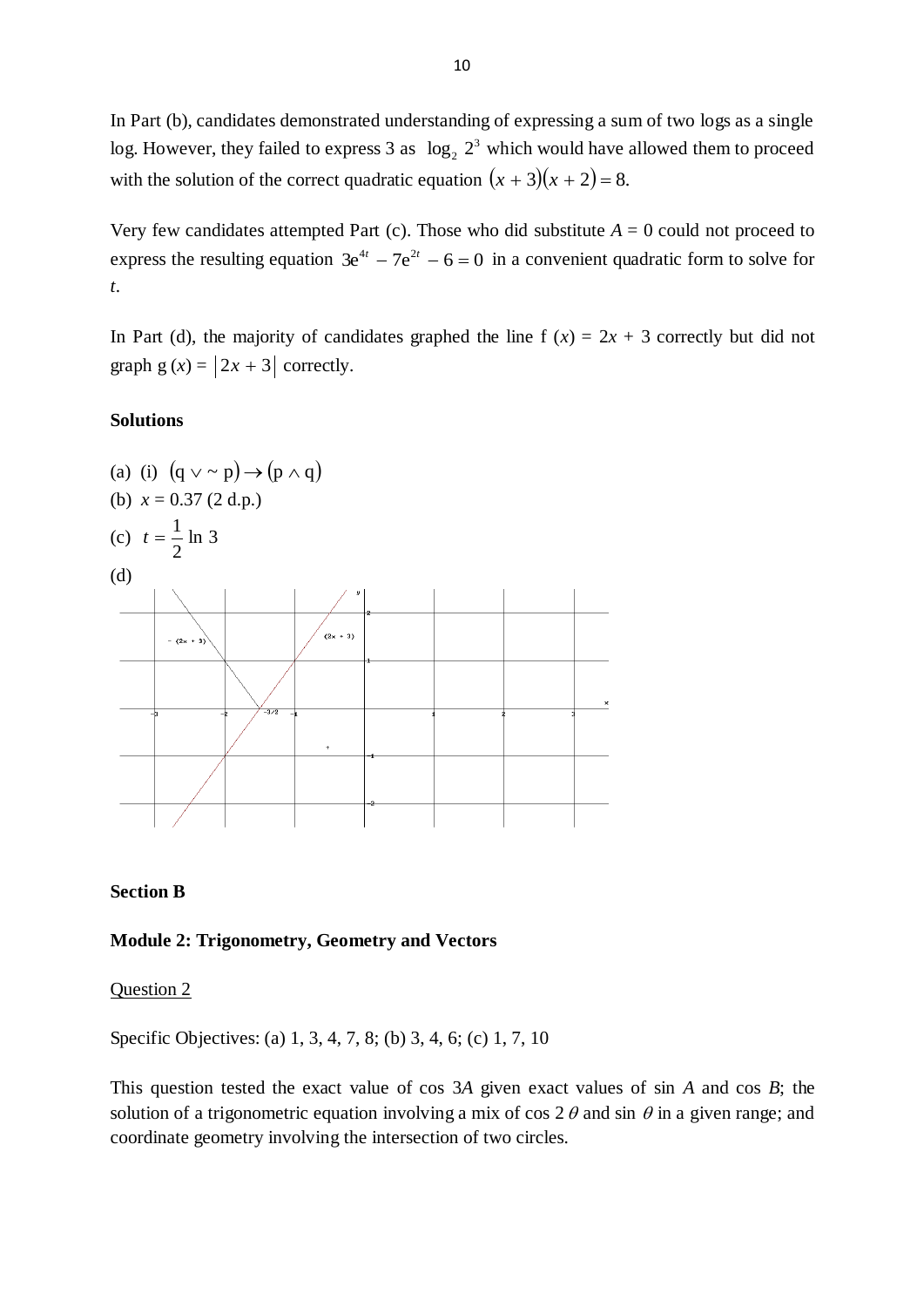In general, the responses to Part (a) were unsatisfactory. Candidates attempted to convert 5 and cos  $B = -\frac{3}{5}$ 5  $\sin A = \frac{4}{5}$  and  $\cos B = -\frac{3}{5}$  into degrees and substitute for  $\cos 3A = 3 \cos 3$  (their value of *A*). It was clear that candidates did not have the required knowledge of this topic.

The responses to Parts (b) and (c) were also unsatisfactory. Candidates could not correctly express cos  $2\theta$  in terms of sin  $\theta$  and the arithmetic errors made by candidates resulted in incorrect values for *x* and *y* in Part (c). However, most candidates demonstrated an understanding of using the equation two curves to find point(s) of intersection.

## **Solutions**

(a) 
$$
-\frac{117}{125}
$$
 (b) 6.031 radians (c)  $(1.46, -1)$  and  $(-5.46, -1)$ 

### **Module 3: Calculus I**

#### Question 3

Specific Objectives: (a) 2, 4, 5; (b) 1, 3, 9–12; (c) 2, 5, 7, 8 (b)

This question tested limits, differentiation from first principles; finding minimum and maximum stationary points; and integration to find the volume of revolution about the *x*-axis. Overall, the majority of candidates gave no response to this question. A few unsuccessful  $\frac{d}{dx} f(x)$ 

attempts were made for Part (c) with some candidates managing to find  $\frac{d}{dx} f(x)$ . d *x*

### **Solutions**

(a) (i) a) 1 (b) 2 (ii) not continuous since it is not defined at  $x = 2$ (b)  $2\sqrt{2} \sqrt{x^3}$ 1 *x* -(c) 2 and  $-\frac{3}{5}$ 3  $\frac{1}{2}$  and  $-$ (d)  $\frac{100}{2}$  units<sup>3</sup> 3 100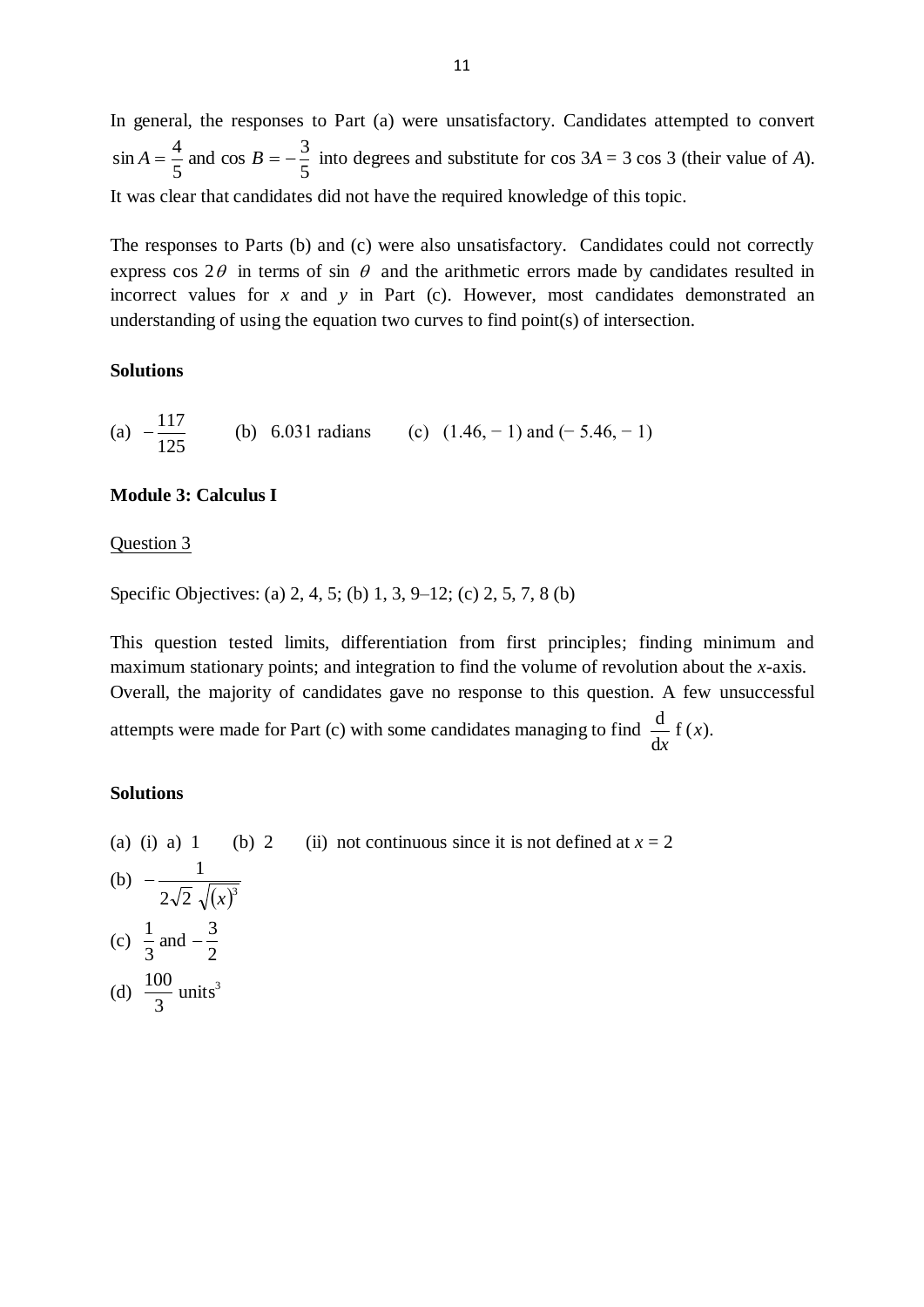### **UNIT 2**

#### **Paper 01 – Multiple Choice**

The paper comprised 45 items, 15 items per module. Most candidates performed satisfactorily. Marks on this paper ranged from a minimum of 6 to a maximum of 44. The mean mark for the paper was 69.18 per cent.

## **Paper 02 – Structured Questions**

The paper consisted of six compulsory questions, two questions per module. The maximum score was 150 out of 150. The mean score was 47.52.

## **Section A**

## **Module 1: Complex Numbers and Calculus II**

Question 1

Objectives: (a) 7, 8, 12, 13; (b) 1–5, 8

In Part (a), the majority of candidates completed the differentiation satisfactorily. Some candidates who completed the differentiation were unable to differentiate the natural log of the term  $\ln(x^2 y)$  correctly. Some common results for differentiating this term include  $\frac{1}{x^2}$ 1  $x^2y$ and

2  $2x \frac{dy}{dx}$ *dx*  $x^2y$ . A few candidates applied the natural log laws to separate the terms before differentiating and many were successful with the differentiation using this approach.

In general, the candidates showed a lack of understanding of partial derivatives in Part (b). Many inserted additional terms. Common responses included:

$$
\frac{\partial f}{\partial y} = 3z^2 - e^{4x} \cos 4z - 6y - y
$$
 and 
$$
\frac{\partial f}{\partial z} = 6yz + 4\sin 4ze^{4x} - 4\cos 4ze^{4x}.
$$

Part (c) was generally well done, with candidates gaining the majority of marks. Almost all candidates were able to identify that only the real part of the complex number was needed for the solution.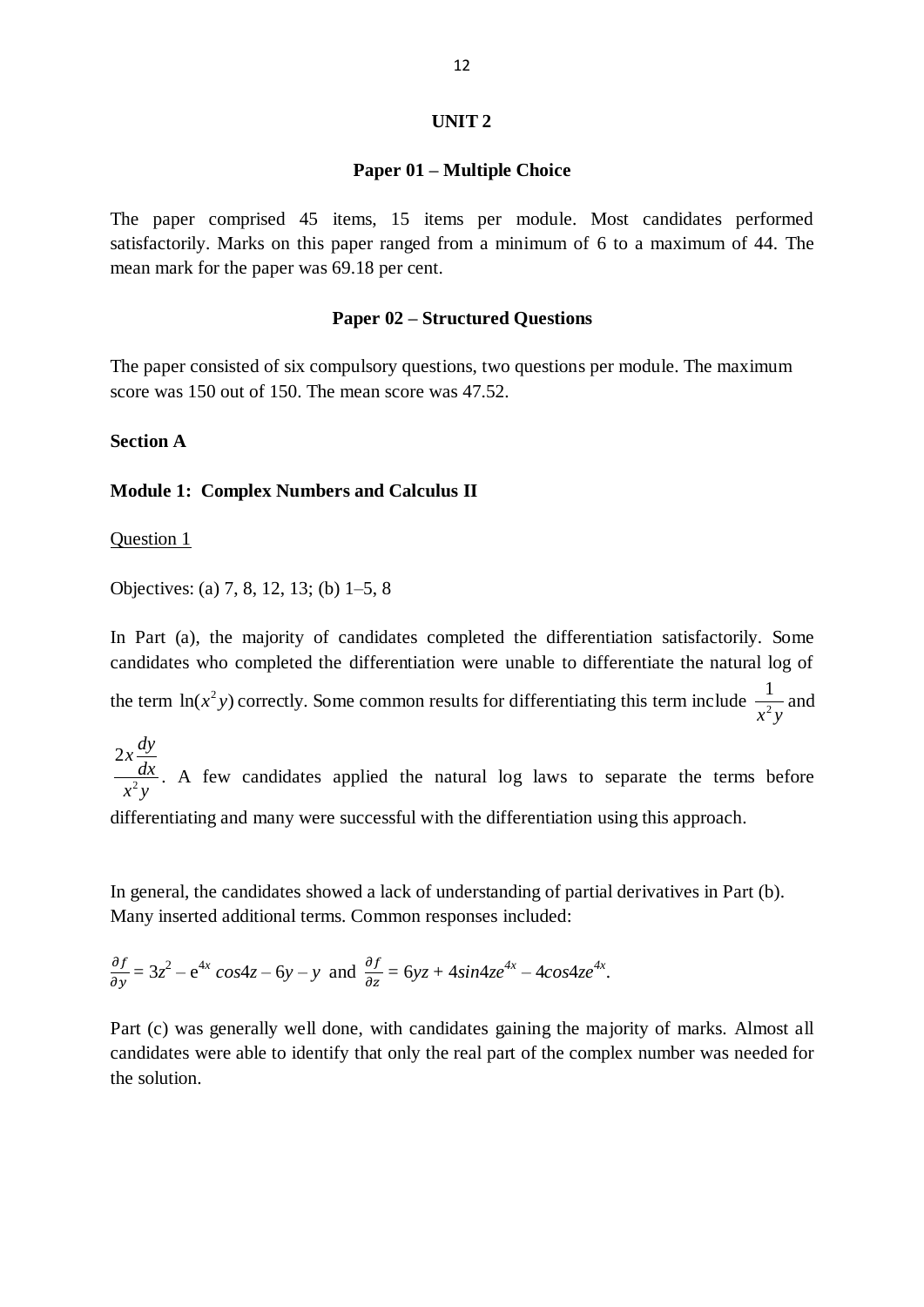In Part (d), many candidates recognized that  $tan^{-1}$  was needed to find the argument. However, most obtained:

$$
arg(z) = \tan^{-1}(-1)
$$

$$
= -\frac{\rho}{4}
$$

and completely ignored the use of the Argand Diagram. In addition, a majority of candidates obtained  $|z| = \sqrt{2}$  but left out the exponent, 7, when doing their final calculation and hence they did not write the modulus as  $(\sqrt{2})^7$ .

## **Solutions**

(a) Undefined but marks awarded for finding the derivative and explaining why the gradient could not be found.

$$
\frac{\partial z}{\partial y} = \frac{3(z^2 - 2y)}{2(3yz - 2e^{4x}sin4z)}
$$

(d) (i) 
$$
z = \sqrt{2^7} e^{i7(\frac{3\pi}{4})}
$$

#### Question 2

Objectives: (c) 1–3, 6, 8, 9, 11

Most candidates attempted Part (a) (i) using integration by parts. However, some candidates either differentiated or integrated the parts incorrectly while others had difficulty manipulating the signs. Some candidates used the identity  $cos 2\theta = 1 - 2sin^2 \theta$  to simplify the integral to  $\int \sin x \, dx - 2 \int \sin^3 dx$ , but most of them could not manipulate  $\int \sin^3 dx$ .

In Part (a) (ii), the majority of candidates knew how to substitute the values into their answer from Part (a) (i) above and easily obtained full marks.

In Part (b), it was evident that many candidates did not understand what was meant by *four intervals*. Several candidates interpreted four intervals as four ordinates instead of four trapezia. Hence, they used  $n = 3$ . In other cases, candidates used  $n = 5$  instead of  $n = 4$ . This resulted in a variety of incorrect responses. Further, most candidates did know what to do when the curve went below the *x-*axis. They did not take the modulus of the part of the curve that was below the *x*–axis, that is,  $|f(-0.75)| = |-0.5625| = 0.5625$ . Consequently, their responses to the problem were often smaller than the expected area between the curve and the *x-*axis.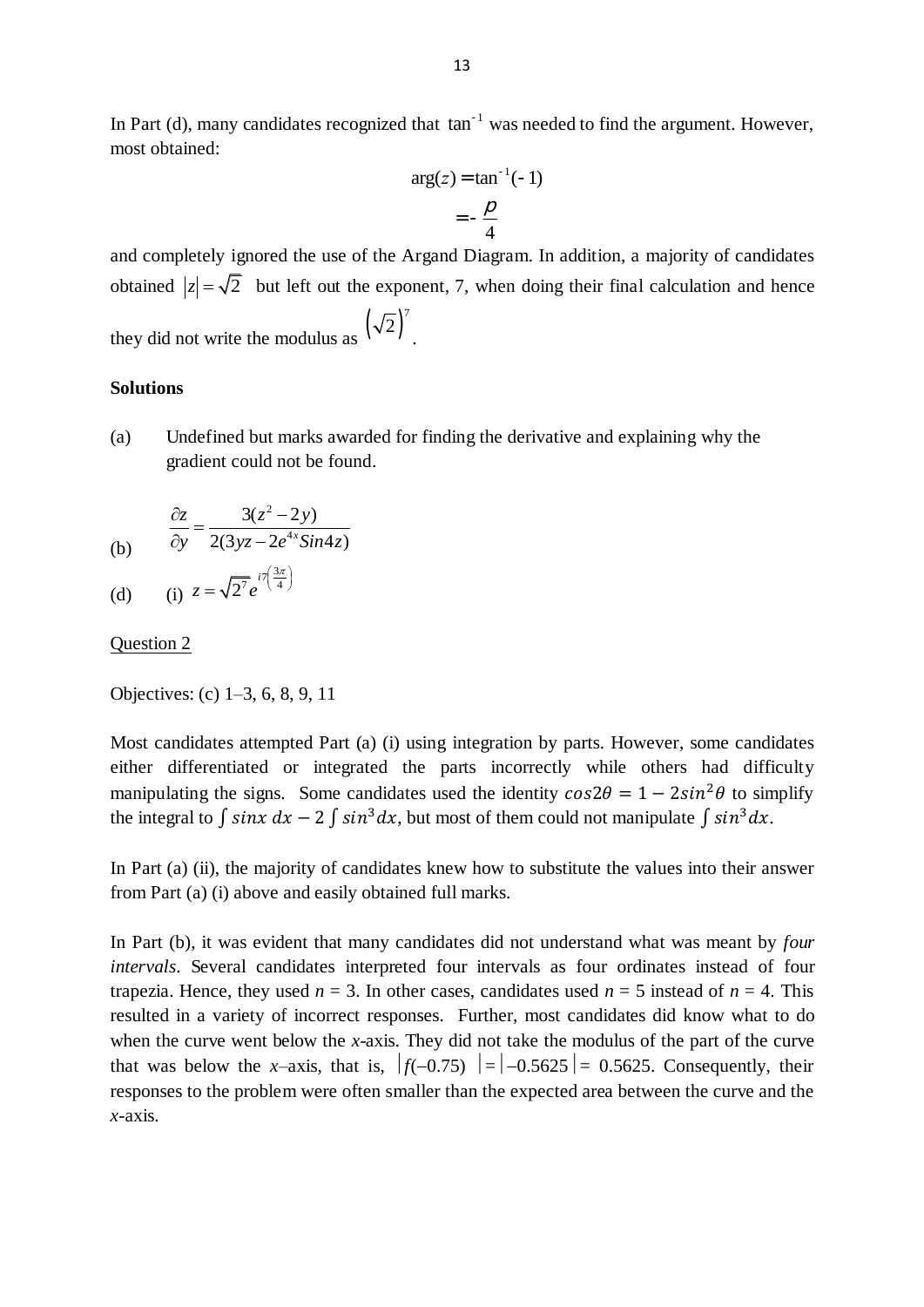The two common problems which arose in Part (c) were candidates not recognizing that partial fractions was not required and not competently dealing with irreducible quadratic factors and repeated roots. The vast majority therefore missed out on the opportunity to solve the problem easily by working on the right-hand side. Many candidates did not get the basic form of the expansion correct. Some did not recognize that  $(x^2 + 4)$  is a factor of  $(x^2 + 4)^2$ . They made their denominator  $(x^2 + 4)(x^2 + 4)^2$  which made the question more complicated and left them unable to complete the solution.

In Part (c) (ii), candidates experienced several difficulties. Many did not know how to use the substitution  $x = 2 \tan \theta$ . Some candidates determined  $\frac{1}{2} \int \frac{1}{\sec^2 \theta}$  $\frac{1}{\sec^2 \theta} d\theta$ , but could not go any further. Those who were able to manipulate the trigonometric function and integrate it to obtain  $-\frac{1}{2}\sin 2\theta + \frac{3}{4}$  $\frac{-\sin 2\theta + \cos 4}{4}$  $-\frac{1}{2}\sin 2\theta + \frac{3}{4}\theta + C$  experienced great difficulty changing the variable in  $\sin 2\theta$  back to x. They did not realize that they could have used the identity  $\sin 2\theta = 2 \sin \theta \cos \theta$  and a right-angled triangle to get their final answer in terms of  $x$ .

#### **Solutions**

(a) (i) 
$$
-\frac{2\cos^3 x}{3} + \cos x + c
$$
 or  $-\frac{1}{6}\cos 3x + \frac{1}{2}\cos x + c$  (ii)  $-\frac{1}{3}$ 

(b) 4.22 square units

(c) (ii) 
$$
\frac{3}{4} \tan^{-1} \left(\frac{x}{2}\right) - \frac{1}{2} \left(\frac{x}{x^2 + 4}\right) + c
$$

## **Section B**

#### **Module 2: Sequences, Series and Approximation**

#### Question 3

Specific Objective(s): (a)  $2-4$ ; (b) 3, 6, 7, 9

This question tested the concepts of mathematical induction, telescoping and the Taylor series.

In Part (a), it was very clear that most candidates lacked understanding of the process of induction since they were unable to deduce what was to be proved. Many candidates attempted to prove the recurrence relation via mathematical induction, but they ignored the inequality. For those who recognized the inequality as the induction hypothesis and proved the base case, many found it difficult to carry out the inductive procedure.

Part (b) was generally well done. In Part (i) (b), most candidates applied the method of differences in the summation of a series although a few candidates opted to use mathematical induction to prove the equality with limited success. In Part (b) (ii), some candidates saw the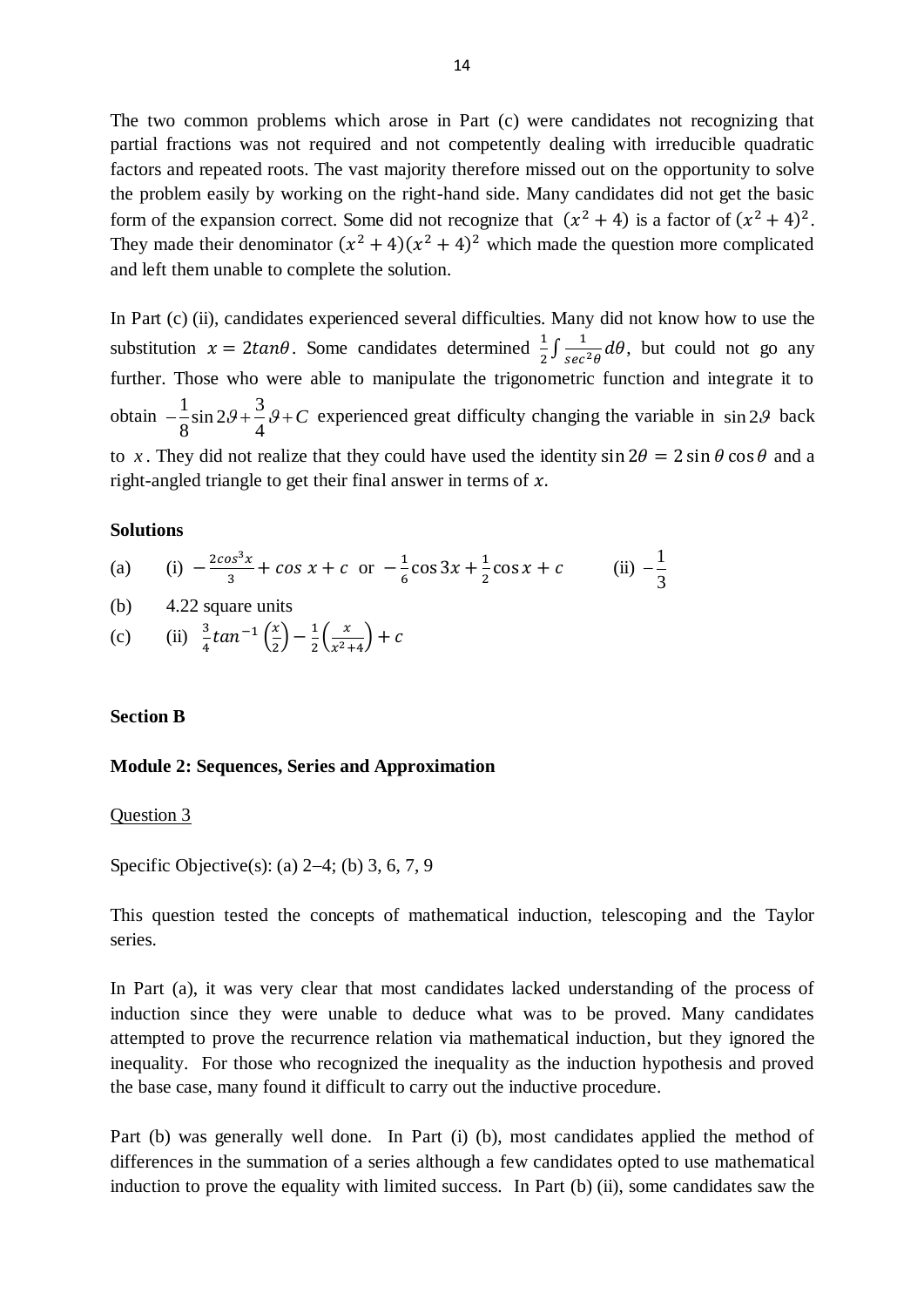connection to Part (b) (i) (b) and were able to complete the solution competently. However, in many cases the correct limit notation was not used.

Overall, candidates performed below expectations in Part (c) (i). Several candidates started correctly but experienced difficulty completing the series. Some candidates did not differentiate sine and cosine functions correctly while others confused Taylor with Maclaurin's series. In Part (c) (ii), candidates saw the connection with the solution of Part (c) (i) and attempted to substitute  $\frac{\pi}{16}$  into their solution. However, many equated  $\left(x - \frac{\pi}{4}\right)$  $\frac{\pi}{4}$ ) to  $\frac{\pi}{16}$  $\mathbf{1}$ and used  $x = \frac{5}{4}$  $\frac{3n}{16}$  instead. Others failed to arrive at the correct solution because of faulty algebraic manipulation and arithmetic errors.

### **Solutions**

(c) (i) 
$$
\frac{\sqrt{2}}{2} - \frac{\sqrt{2}}{2} \left( x - \frac{\pi}{4} \right) - \frac{\sqrt{2}}{4} \left( x - \frac{\pi}{4} \right)^2 + \frac{\sqrt{2}}{12} \left( x - \frac{\pi}{4} \right)^3
$$
  
(ii) 0.977

### Question 4

Specific Objective(s): (c)  $1-4$ ; (d) 1, 2, 6

This question examined the use of the binomial theorem to approximate a surd and to compute a coefficient of a term in an expansion; the Intermediate Value Theorem in testing for the existence of a root in an equation; and the 'interval bisection' method in finding successive approximations to a root in an equation.

Candidates generally found Part (a) (i) manageable and showed good understanding of the binomial expansion. However, a significant number of candidates simplified  $\sqrt[4]{(1+x)} + \sqrt[4]{(1-x)}$  incorrectly as  $(1+x)^2 + (1-x)^2$ . Some candidates also had difficulty obtaining the correct binomial coefficients due to arithmetical errors, particularly the signs of coefficients.

In Part (a) (ii), most candidates substituted  $x = \frac{1}{x}$  $\frac{1}{16}$  into the binomial expansion rather than first substituting  $x = \frac{1}{10}$  $\frac{1}{16}$  into  $\sqrt[4]{(1+x)} + \sqrt[4]{(1-x)}$  in order to determine how to modify the expansion to give the desired result. Simplifying surds also continues to be an area of difficulty for candidates. For example, several candidates wrote  $\frac{4}{4}$  $\mathbf{1}$  $\sqrt[4]{\frac{17}{16}} = \frac{\sqrt[4]{1}}{\sqrt[4]{6}}$ √ √  $\frac{17}{4}$ , which is incorrect.

Part (b) examined candidates' ability to extract the coefficient of  $x^5$  from a binomial expansion. Most candidates opted to expand both expressions first then multiply them. Some deviated from this and only wrote down the terms that had the desired power of *x* . On the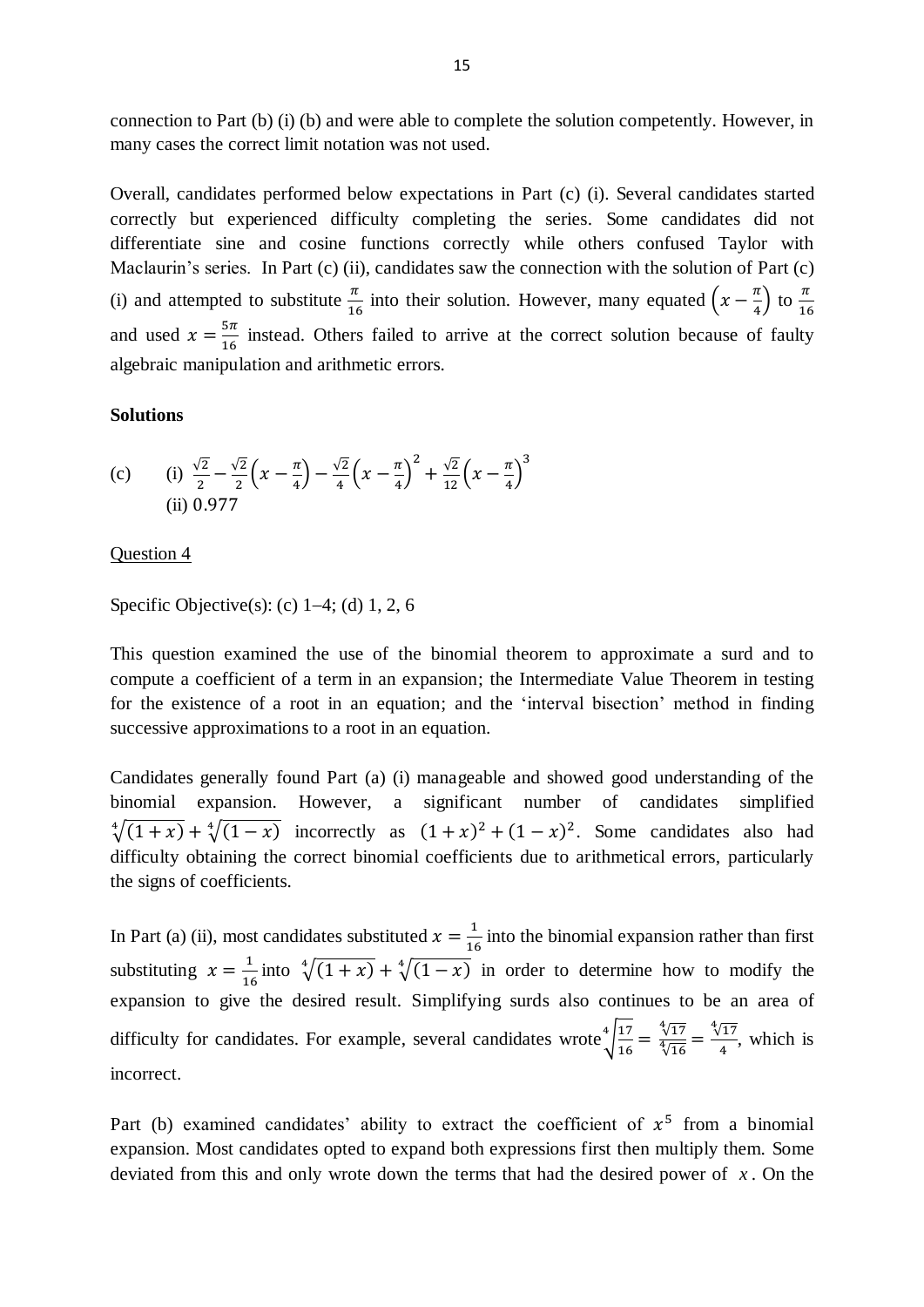other hand, certain candidates used more advanced approaches. They were able to apply the binomial expansion to the product of the two binomials and obtain the correct coefficient of  $x^5$ . In Part (b) (ii), most candidates appeared to be unfamiliar with interval bisection and continued to calculate midpoints using  $b_n = 3$  or found an approximation using the Newton-Raphson method. Most candidates who demonstrated some knowledge of the topic produced at least two successive iterations. However, one commonly observed problem was the incorrect application of the stopping criterion. Interval bisection is a geometrical approach to finding a root; therefore, the use of diagrams in the teaching this topic should be encouraged in order to strengthen the responses in this area.

## **Solutions**

| (a) (i) $2 - \frac{3}{16}x^2$                              | $(ii)$ 3.9986 |  |
|------------------------------------------------------------|---------------|--|
| (c) (i) $f(2) < 0$ ; $f(3) > 0$ hence continuity (ii) 2.92 |               |  |

# **Section C**

# **Module 3: Counting, Matrices and Differential Equations**

Question 5

Objectives: (a) 2, 4, 6, 16, 17, (b) 4–6.

In Part (a) (i), although the majority of the candidates was able to provide the required solution, some candidates did not know how to construct a tree diagram. In many cases, candidates used the actual letter of the word BRIDGE to show the outcomes rather than classifying the outcomes into vowel and consonant before recording the outcome on the tree. They were then unable to determine the required probability. In some cases although candidates correctly determined the number of outcomes, they were unable to calculate the associated probabilities.

In Part (b), a few candidates did not understand the use of the word *system* or what was meant by a system of equations having a "unique" solution. This question did not restrict candidates to using the row reduction approach and as a result, some candidates used the determinant method to arrive at their conclusion.

Performance on Part (c) (i) was unsatisfactory. Most candidates did not seem to understand how to move from the conditional probabilities given to the total probability required. Several candidates gave values greater than 1 which indicated that they lacked understanding of the basic concept of a probability. Some also used the values of 45 per cent, 30 per cent and 25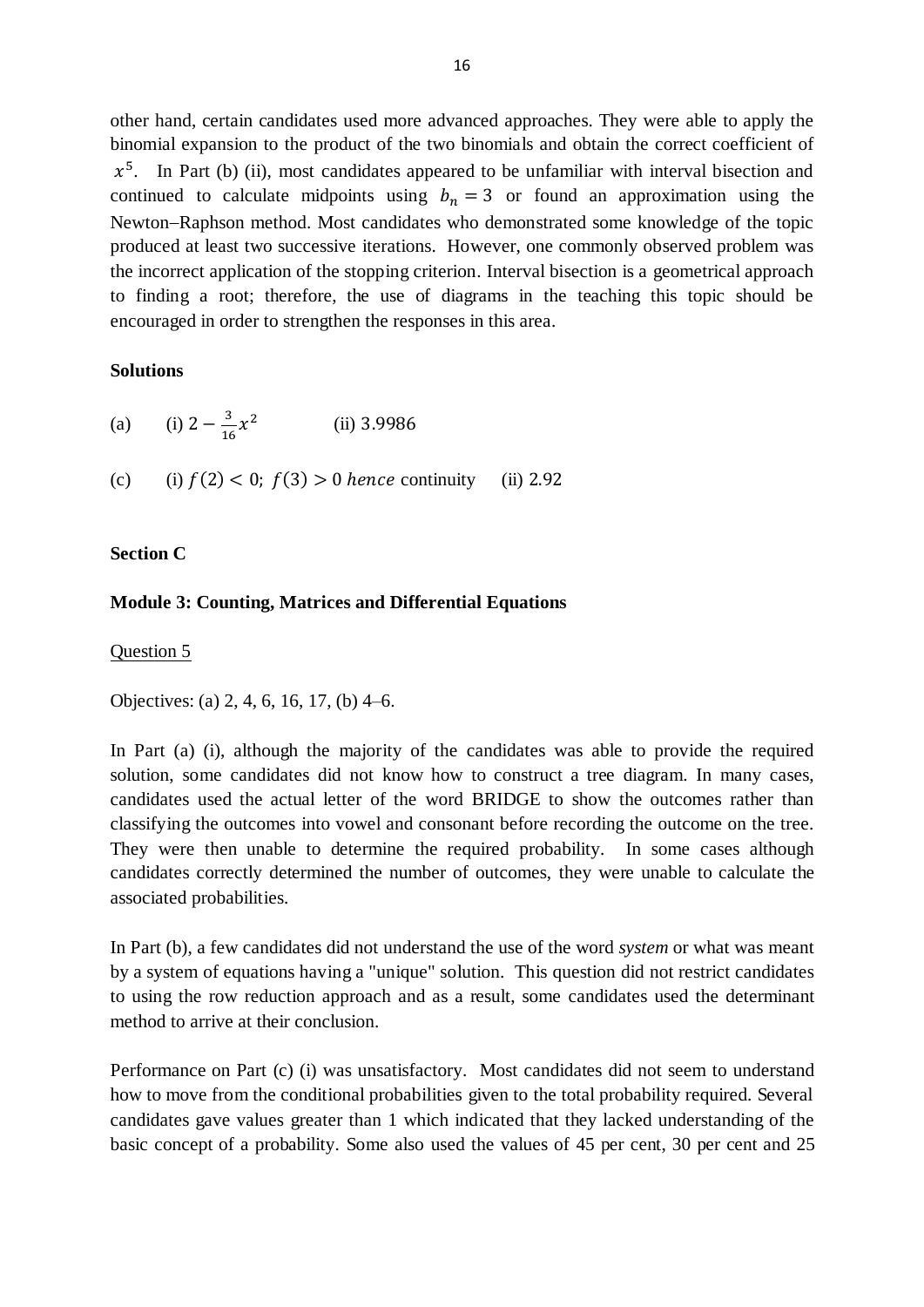per cent and not the fractional form in their calculations. Consequently, they obtained incorrect responses.

## **Solutions**

(b) (i) The system is not consistent since we have  $0x + 0y + 0z = 9$ . (*The justification will depend on how the reduction is executed.)*

| (ii) The solution is unique. The matrix can be reduced to $\begin{pmatrix} 1 & 0 & 0 & \frac{4}{3} \\ 0 & 1 & 0 & \frac{25}{6} \end{pmatrix}$ . |  |  |  |
|-------------------------------------------------------------------------------------------------------------------------------------------------|--|--|--|
|                                                                                                                                                 |  |  |  |

Since only the leading diagonal elements are non-zero, the solution is unique.

Alternatively,  $|A|=12$  which is not 0. The system of equations can therefore be solved.

(c) (i) 0.7975 (ii) 0.2665

#### Question 6

Objectives: (c) 2, 3 (c)

The first part of this question appeared to be the most difficult for candidates who were unable to determine the correct integrating factor and thus failed to arrive at the correct integral. In Part (a) (ii), several candidates used degrees instead of radians in their solutions. They were, therefore, unable to use the cancellation to assist in finding the answer. The given

value of  $y = \frac{15\sqrt{2}}{2}$ 32  $y = \frac{15\sqrt{2\pi}}{22}$  was also not interpreted correctly by some candidates resulting in incorrect constants of integration.

In Part (b), most candidates appeared to know the appropriate form of the complementary function given the auxiliary equation. However, several candidates did not use the quadratic formula correctly to evaluate and many were unable to evaluate  $\sqrt{-16}$ . Most candidates who attempted Part (b) (iii) were able to find the particular solution correctly although some provided the general solution. Candidates were awarded the marks for either of these solutions.

### **Solutions**

- $(a)$  $y = x^2 \cos x + C \cos x$  (ii)  $7\pi^2$ 8  $C=\frac{7\pi}{2}$
- (b) (i) (a)  $\lambda = -1 \pm 2i$  (b)  $u_p(t) = C_1 e^{-t} \sin 2t + C_2 e^{-t} \cos 2t$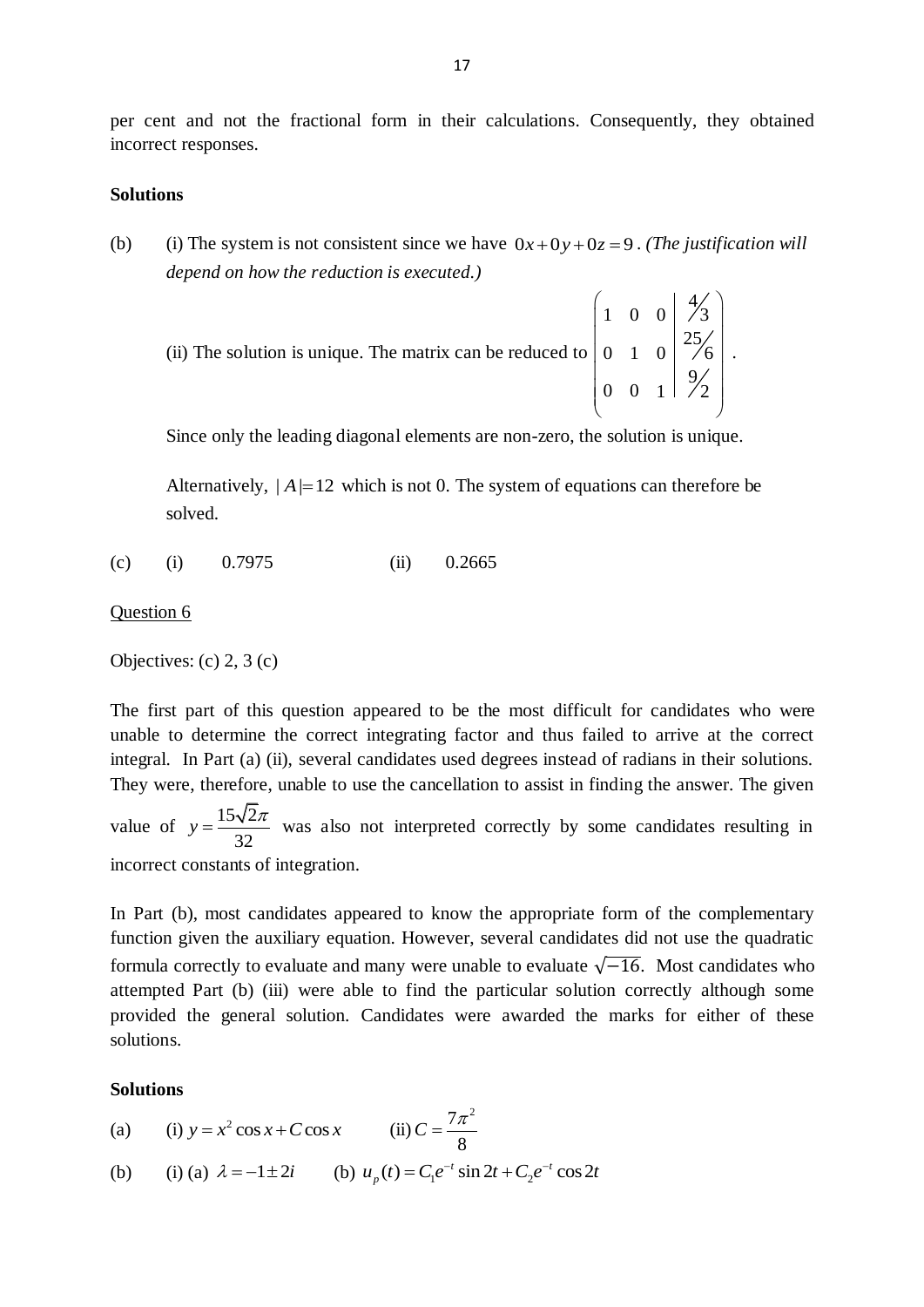(iii) 
$$
y(t) = 0.981e^{-t} \sin 2t + 0.255e^{-t} \cos 2t - \frac{16}{17} \cos 2t + \frac{4}{17} \sin 2t
$$

# **Paper 032 – Alternative to School-Based Assessment**

## **Section A**

### **Module 1: Complex Numbers and Calculus II**

### Question 1

Objectives: (a) 4–6, 9; (b) 3, 4, 8; (c) 4, 5, 7, 8, 10

In Part (a), it was evident that candidates were unable to interpret the partial derivatives required. Similarly, in Part (b), most candidates were unable to choose appropriate expressions for the integration by parts. Consequently, they were unable to solve the problem. Those who were able to begin the integration by parts ended up with expressions containing incorrect signs. More exposure to the reduction formula is recommended.

In Part (c), most candidates were able to generate the simultaneous equations needed to solve for the square root. However, they experienced difficulty recognizing that the resulting equation was a quadratic equation in  $x^2$ .

#### **Solutions**

| $(a)$ 0.16% approximately                                      |
|----------------------------------------------------------------|
| (c) $z^{1/2} = 1.453 + 0.344i$ and $z^{1/2} = -1.453 - 0.344i$ |

### **Section B**

## **Module 2: Sequences, Series and Approximation**

## Question 2

Specific Objective(s): (b) 1, 2, 4, 6, 8; (c) 4

This question examined the use of binomial theorem to approximate a decimal number; Maclaurin and geometric series.

In Part (a) (i), a significant number of candidates did not express  $\frac{1}{2}$  $\frac{1}{2}x$  in brackets. As a result, they raised only *x* to the various powers instead of the entire expression  $\frac{1}{2}x$ . In Part (a) (ii), some candidates substituted  $x = 1.377$  into their expansion rather than stating that  $1 + \frac{1}{2}$  $\frac{1}{2}x$ 1.377 to find  $x$  as 0.754.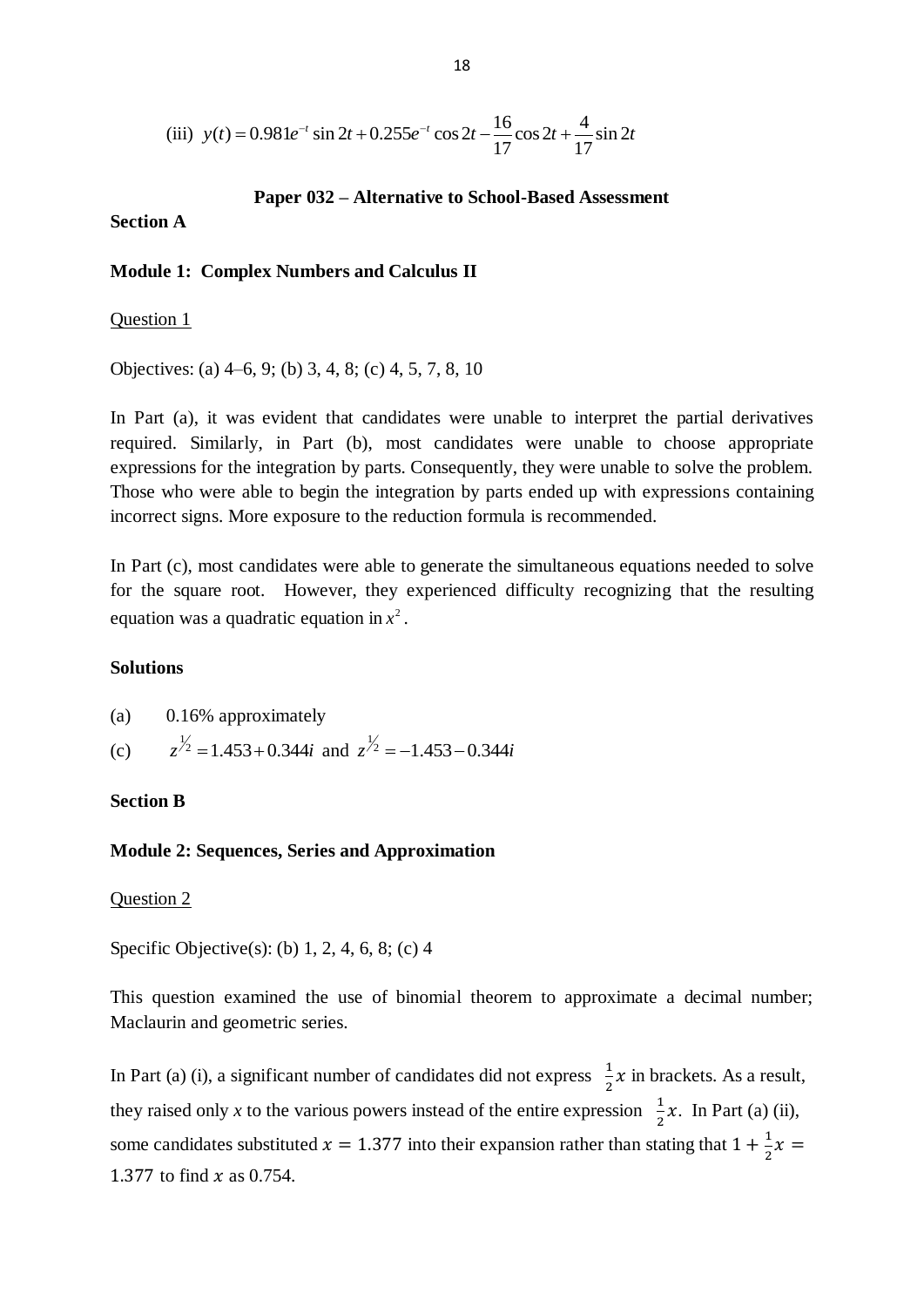In Part (b), quite a few candidates simply copied the Maclaurin expansion from the formula booklet instead of deriving it as the question required and were unable to find the derivatives of the logarithmetic function given. Of the few who recognized the general term, some did not use the sigma notation and others could not derive the appropriate sign for the terms of the sum.

In Part (c) (ii), most candidates were unable to show that  $S_2 < 4$ . Some found it difficult to work with the algebraic expressions as the terms of the series while others could not manage the reasoning required to complete the proof.

# **Solutions**

- (a) (ii)  $3.60$
- (b) (i)  $x \frac{1}{2}$  $\frac{1}{2}x^2 + \frac{1}{3}$  $\frac{1}{3}x^3$  (ii)  $\sum_{k=1}^{\infty}(-1)^{k+1}\frac{x^k}{k}$  $\boldsymbol{k}$  $\frac{\infty}{k}$
- (c) (i)  $-2 < x < 2$

# **Section C**

# **Module 3: Counting, Matrices and Differential Equations**

Question 3

Objectives: (a) 2, 3, 6; (b) 2, 7, 8

In general, candidates knew how to find the determinant of the matrix in Part (a) and demonstrated the ability to multiply matrices. However, many did not write out the  $3 \times 3$  zero matrix. Instead, they simply wrote 0.

Most candidates did not recognize the link between the equation in Part (a) (ii) and the inverse of the matrix and instead attempted to use row reduction to find the inverse. Similarly, row reduction was used to solve the simultaneous equations. This approach required much more work and many computational errors were made.

In Part (b), the majority of candidates were unable to recognize that the problem involved permutations and used the  $\binom{n}{r}$  $\binom{n}{r}$  format, instead of  $\binom{6}{3}$ . Further, the concept of probability was not understood.